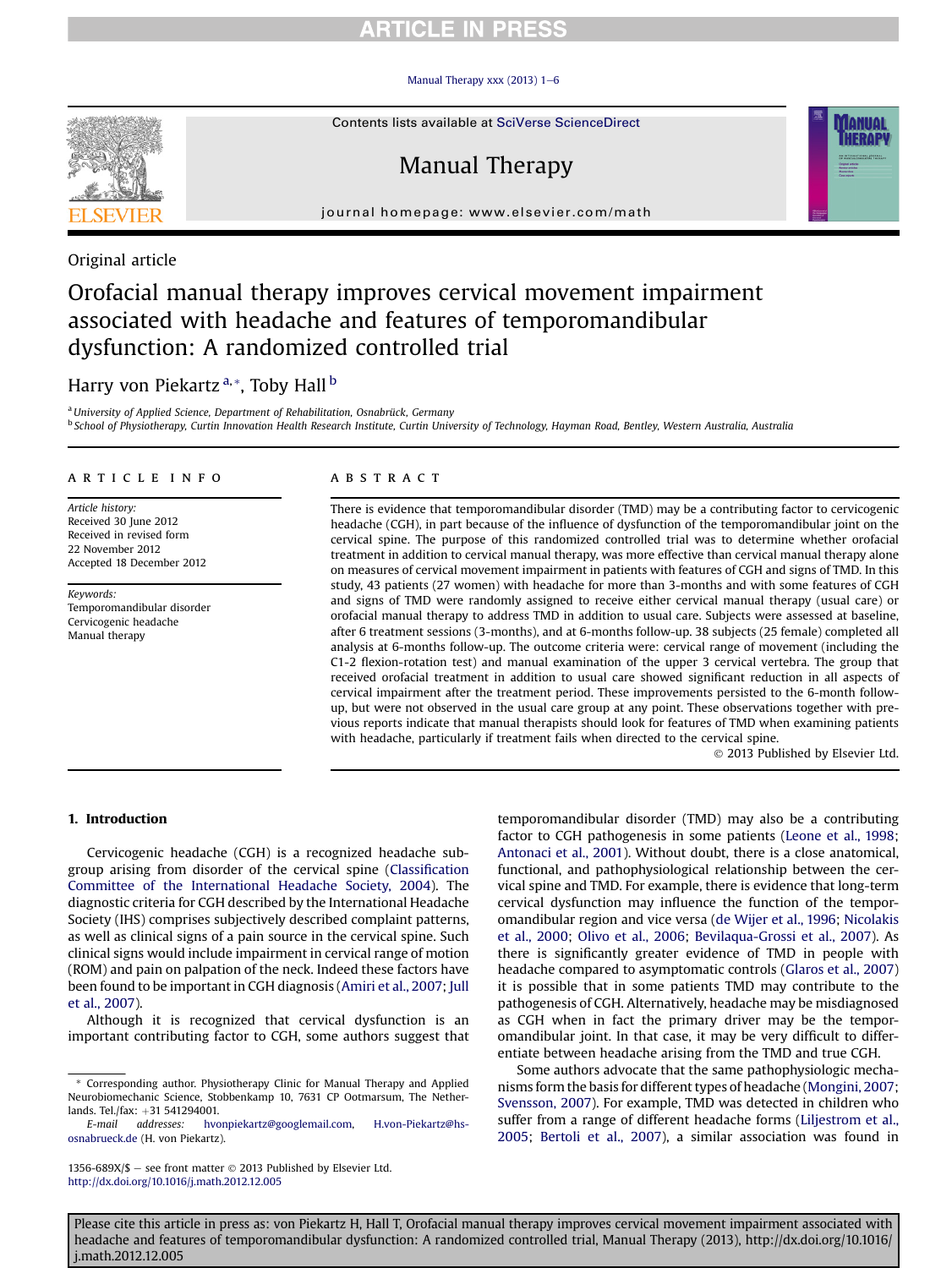adults ([Goncalves et al., 2011\)](#page-5-0), potentially suggesting that TMD may contribute to different headache forms. The mechanism behind this may be TMD induced sensitization of the trigeminocervical nucleus; such sensitization is a common factor in different headache forms ([Watson and Drummond, 2012](#page-5-0)). Despite this evidence, it is suggested that in general practice TMD is rarely considered in the management of headache [\(von Piekartz and Ludtke, 2011](#page-5-0)).

When TMD is associated with CGH, and the clinical examination features are relevant to the patient's headache complaint, then treatment directed at the TMD may help reduce the CGH symptoms ([Von Piekartz, 2007](#page-5-0)). One explanation for this may be the influence of TMD on upper cervical mobility, and hence CGH. Evidence for the inter-relationship between the upper cervical spine and TMD has been reported [\(de Wijer et al., 1996](#page-4-0); [Nicolakis et al., 2000](#page-5-0); [Olivo](#page-5-0) [et al., 2006](#page-5-0)). Physiotherapy directed at the cervical spine has been found to be an effective form of management for CGH ([Jull](#page-5-0) [et al., 2002;](#page-5-0) [Hall et al., 2007](#page-5-0)). Likewise, physiotherapy to address TMD together with cervical manual therapy has been found to be effective for patients complaining of chronic headache with some features of CGH and signs of TMD [\(von Piekartz and Ludtke, 2011\)](#page-5-0).

Although a recent study from our research team has demonstrated the positive benefits of treatment for TMD in patients with headache and mixed features of CGH and TMD [\(von Piekartz and](#page-5-0) [Ludtke, 2011\)](#page-5-0), no study has investigated the influence of such management on measures of impairment of the cervical spine. Hence the purpose of this study was a secondary analysis of our previously reported randomized controlled trial to investigate whether orofacial physiotherapy treatment has any additional benefit than usual care, in terms of cervical movement impairment, for patients with headache and mixed features of CGH and signs of TMD.

### 2. Methods

The study design was a randomized controlled trial conducted in accordance with the Helsinki guidelines and approved by the Ethics Committee of the Rehabilitation Centre 'Het Roessingh' in Enschede, The Netherlands. All subjects provided written informed consent.

### 2.1. Subjects

Subjects were recruited from different physical therapy practices in the Netherlands, comprising 43 patients, either newly referred or currently receiving physiotherapy treatment to the neck (27 women, 18–65 years: mean age 36  $\pm$  7.7 years). All patients were referred to the practices with a provisional diagnosis of CGH by a neurologist. The diagnosis was according to the, without the aid of diagnostic anesthetic blocks and headache pain relief in response to treatment of the cervical spine (hence provisional). Accordingly, subjects had some features of CGH (pain referred from the neck to the head, limitation of neck movement and headache pain on palpation of the upper cervical spine). In addition, subjects were selected if they had the headache for more than 3-months, no prior treatment for TMD, and a Neck Disability Index (NDI) score of more than 15%. Furthermore, subjects were required to demonstrate at least one of four signs of TMD which were based on previously reported criteria [\(Dworkin and LeResche, 1992](#page-5-0)): joint sounds, deviation during mouth opening greater than 2 mm ([Pahkala and Qvarnstrom, 2004\)](#page-5-0), passive mouth opening range less than 53 mm and pain during passive mouth opening greater than 32 mm on a visual analog scale (VAS) [\(von Piekartz and Ludtke,](#page-5-0) [2011\)](#page-5-0). Subjects were excluded if they had received any orthodontic treatment in the past.

As this was a secondary analysis of data from a previously reported randomized controlled trial, the sample size was already determined [\(von Piekartz and Ludtke, 2011\)](#page-5-0). [Fig. 1](#page-2-0) illustrates the flow of subjects through the study.

### 2.2. Procedure

Suitable subjects were randomized into 2 groups by a third researcher using a computerized random number generator. Hence 21 subjects were allocated to the usual care group (mean duration of symptoms 4.6 years  $\pm$  1.2) and 22 subjects to the orofacial care group (mean duration of symptoms 4.8years  $\pm$  1.4). Analysis revealed no significant difference between groups in terms of headache symptom duration and age, with similar gender spread and distribution of signs of TMD.

Three specialist manual therapists with at least 4-years experience in the management of orofacial pain managed the patients in the orofacial treatment group. These therapists had received training at the Cranial Facial Therapy Academy, with 200 h training focusing on the management of craniofacial disorders. The usual care group received cervical spine manual therapy at the physiotherapy clinic they were attending. The 4 treating therapists in usual care group were primary contact practitioners who had more than 5 years of work experience, and who had completed a manual therapy training program recognized by the International Federation of Orthopedic Manual Therapy (IFOMPT). A blinded investigator, with IFOMPT level training and 5 years of post graduate experience, performed 3 assessments of all measures (ROM and manual examination), as follows: before the first treatment, after 6 treatments within a time period of  $4-6$  weeks, and after 6 months.

### 2.3. Measurements

Variables assessed that are reported in this study were impairment of the cervical spine ascertained by measurement of cervical ROM in all cardinal planes, the flexion-rotation test (FRT) comprising of rotation in end-range flexion [\(Fig. 2](#page-2-0)) to measure upper cervical range of motion, and manual examination of the upper cervical joints.

The Zebris ultrasound system (Zebris CMS 70p system  $-$  Zebris Medizin-Technik GmbH, Isny, Germany) was used to measure cervical movements in all planes as well as the FRT. This system has an excellent linear correlation with a precision digital inclinometer  $(1.0-0.99)$  ([Dvir and Prushansky, 2000\)](#page-5-0). Test-retest and intertester reliability has been shown to be good (intraclass correla-tion coefficient 0.90-0.96, 0.97 and 0.92, respectively) ([Malmstrom](#page-5-0) [et al., 2003\)](#page-5-0). The smallest detectable change (SDC) for cervical ROM varies from  $6^{\circ}$  for lateral flexion to  $10^{\circ}$  for flexion ([Fletcher and](#page-5-0) [Bandy, 2008\)](#page-5-0).

The FRT was performed in supine according to a previously described method which has been shown to be a valid and reliable measurement of upper cervical movement, predominantly at C1/2 ([Hall and Robinson, 2004](#page-5-0); [Takasaki et al., 2010](#page-5-0); [Hall et al., 2010a,](#page-5-0) [2010b\)](#page-5-0). The SDC for the FRT is reported as 4 and  $7^{\circ}$  for left and right rotation respectively [\(Hall et al., 2010b](#page-5-0)).

Manual examination, comprising central and unilateral posteroanterior accessory movements (PAM) of the upper three cervical vertebrae, was carried out according to the method described by [Maitland et al. \(2001](#page-5-0)). Tests of PAM were performed with the subject lying prone with their neck resting in a neutral position. The examiner applied progressive unilateral posteroanterior pressure to the articular pillars of each vertebra while central posteroanterior pressure was applied to the spinous process of C2 and C3 vertebra. Pain and not local discomfort was rated as present or not. Hypomobility was determined by the therapist, and was based on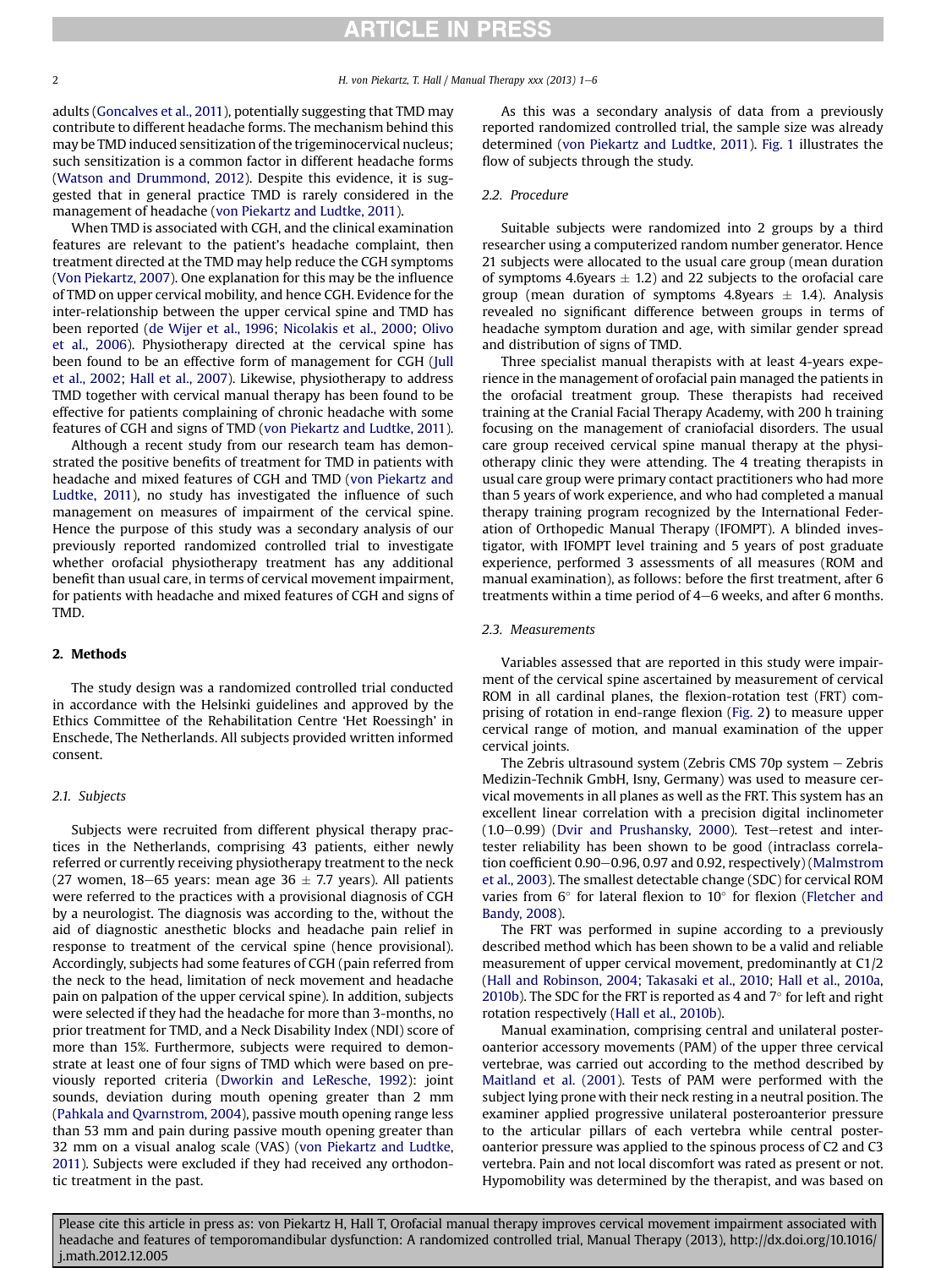H. von Piekartz, T. Hall / Manual Therapy xxx (2013) 1–6 3

<span id="page-2-0"></span>

Fig. 1. Flow chart of participants through the study.

side-to-side and level-to-level comparison of resistance to movement, as well as with comparison with expectations based on the therapist's previous experience. Hypomobility was also a dichotomous decision, either present or not. Hypomobility and subjective pain responses to PAM were recorded independently. That is each PAM could be recorded as hypomobile or not as well as painful or



not. The reliability of manual examination has been questioned (Seffi[nger et al., 2004\)](#page-5-0), but this may be a reflection of poor research methods ([Stochkendahl et al., 2006](#page-5-0)), rather than manual examination being an unreliable procedure. A more recent study with high methodological quality demonstrated good level of reliability for manual examination of the upper cervical spine [\(Hall et al.,](#page-5-0) [2010c\)](#page-5-0).

The method by which TMD was determined has been detailed in a previous report [\(von Piekartz and Ludtke, 2011\)](#page-5-0).

### 2.4. Intervention

Management was based on the clinical examination, and was at the discretion of the treating therapist. Both groups received a total of six 30-min treatment sessions. All six treatment sessions had to be delivered within a minimum of three to a maximum of six week period. In the orofacial care group, treatment followed previously described principles [\(Von Piekartz, 2007\)](#page-5-0) individualized to the patient. The aim was to address masticatory trigger points, muscle tightness, and temporomandibular joint restriction. In addition and where necessary, techniques to desensitize cranial nerve tissue were also included. Home exercises, individualized to the patient, were also prescribed as required. In 18/20 patients who completed analysis in this group, the therapist provided additional treatment to the cervical region to address cervical components of their dis-Fig. 2. The flexion-rotation test measured using the Zebris measurement system. order. In the remaining 2 patients this additional treatment was not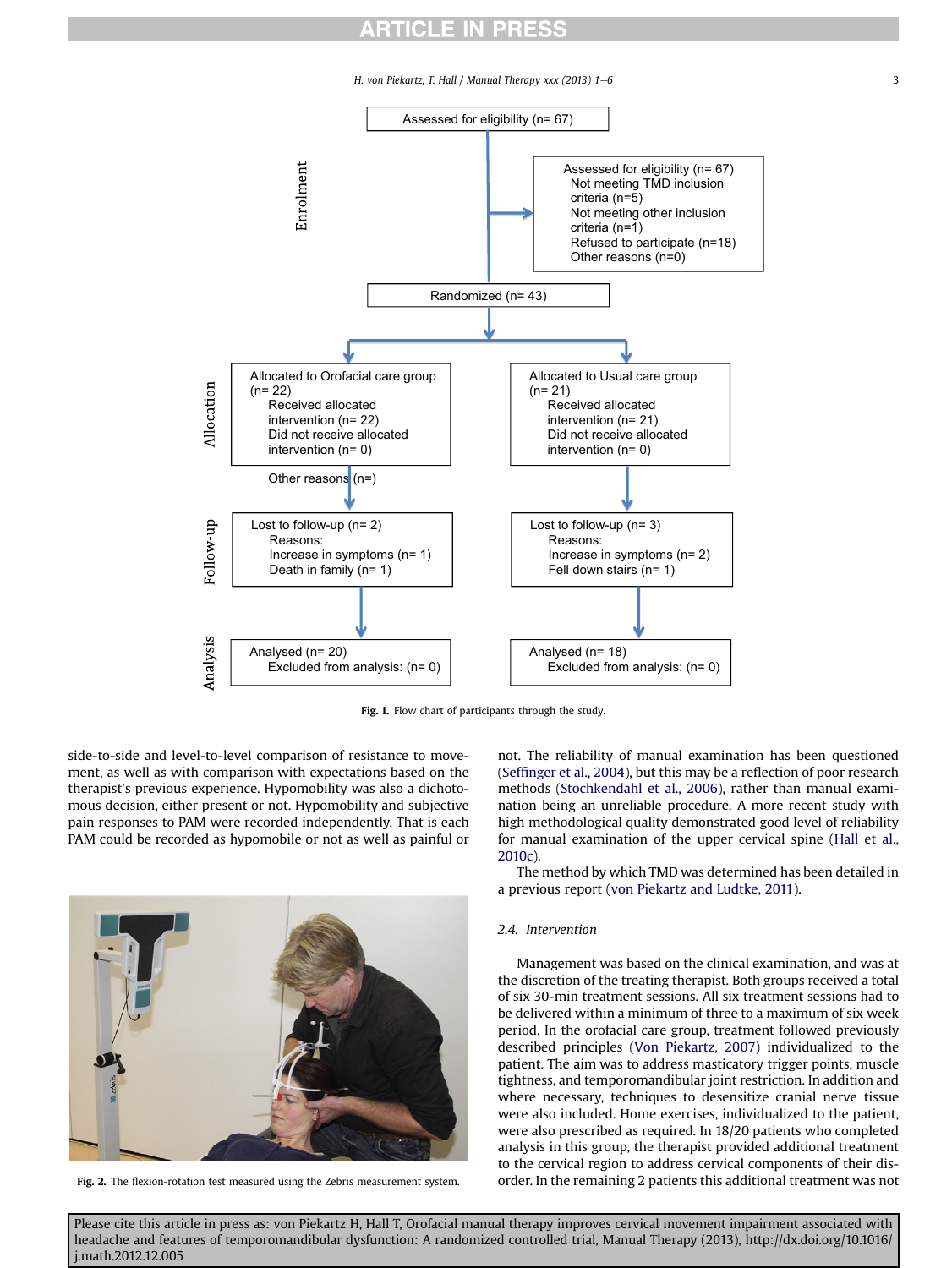4 **H. von Piekartz, T. Hall / Manual Therapy xxx (2013) 1–6** 

deemed necessary. In contrast, the usual care group received only cervical manual therapy individualized to the patient. This regime included cervical joint mobilization and if necessary high velocity thrusts, muscle stretching and strengthening, and other home exercises (joint ROM, muscle strengthening and stretching) designed for the neck.

### 2.5. Statistical analysis

The statistical analyses employed in this study were applied to the outcomes taken at the first, second, and third measurements points. This analysis included ANOVA's (with Tukey-Kramer post hoc analysis when significant) or Kruskal-Wallis (with Dunn's multiple comparison when significant) or chi-square test. The level of significance was set at 0.05.

### 3. Results

[Fig. 1](#page-2-0) shows the flow of subjects through the study. Table 1 shows baseline assessment of each of the four measures of TMD in each group, and the frequency that each sign was positive. When data from both groups were combined, 44.7% of subjects had all four signs of TMD of which 38.9% were in the usual care group and 50.0% were in the orofacial care group. Subjects with at least three signs of TMD were present in 66.7% of the usual care group and 70.0% of the orofacial care group. All subjects had at least two signs of TMD, irrespective of group. No subject presented with a single sign of TMD. The most common sign of TMD was restricted mouth opening with up to 60% of participants having this sign.

Table 2 details mean cervical ROM and change scores with 95% confidence intervals over the 3 evaluation sessions. There was no significant difference between the two groups ( $p > 0.05$ ) at the first measurement session. After 3-months, all cervical movements, bar lateral flexion to the left, were significantly better in the orofacial care group, particularly extension and rotation. In the orofacial care group, between the 3-months and 6-months assessment points, there was less improvement in ROM. This indicates that improvement in cervical movement mostly occurred during the intervention

#### Table 2

Frequency of pain and hypomobility during manual examination of the upper cervical spine.

| Palpated Group<br>level |               | Pain |                                               |          | Hypomobility |    |    |
|-------------------------|---------------|------|-----------------------------------------------|----------|--------------|----|----|
|                         |               |      | Base 3 Months 6 Months Base 3 Months 6 Months |          |              |    |    |
| C1                      | Usual care    | 6    |                                               | $\Omega$ | 5            | 6  | 4  |
|                         | Orofacial     | 4    | 0                                             | $\Omega$ | 6            | 3  | 0  |
|                         | care          |      |                                               |          |              |    |    |
|                         | Usual care 27 |      | 17                                            | 24       | 30           | 32 | 26 |
|                         | Orofacial     | 29   | 4                                             |          | 26           | 14 | 8  |
|                         | care          |      |                                               |          |              |    |    |
| СЗ                      | Usual care 32 |      | 11                                            | 28       | 16           | 22 | 27 |
|                         | Orofacial     | 30   | 2                                             |          | 23           | 22 | 19 |
|                         | care          |      |                                               |          |              |    |    |

period, but only in the orofacial care group. At no point was there a significant change in ROM in the usual care group.

The frequency of the findings of pain and hypomobility during upper cervical manual examination is presented in Table 2. At baseline, the frequency of findings was similar in both groups at each vertebral level. In contrast, pain and hypomobility diminished in the orofacial care group at the second and third assessment point when assessed using PAM. Manual examination was most painful and hypomobile at the C2 and C3 vertebral levels.

The data was analyzed to determine the number of subjects in each group who showed improvement more than the SDC for upper cervical ROM determined by the FRT. This was expressed as a percentage. It was found that 64% of subjects in the experimental group and none in the usual care group improved more than the SDC.

### 4. Discussion

This study found that the addition of orofacial treatment techniques to usual cervical manual therapy care had beneficial effects over usual care alone for cervical movement impairment in subjects with features of CGH who had impairment of the cervical spine as well as signs of TMD.

Previous research has identified cervical ROM as a sensitive tool to discriminate healthy asymptomatic volunteers from people with

### Table 1

Results of range of movement of the cervical spine before, after 3-months and 6-months post-intervention in each group (usual care group  $n = 18$ , orofacial care group  $n = 20$ ). Mean values (SD), mean change scores and 95% confidence intervals (CI).

|           | Usual care group |                                           |                                           | Orofacial care group |                                           |                                           |  |
|-----------|------------------|-------------------------------------------|-------------------------------------------|----------------------|-------------------------------------------|-------------------------------------------|--|
|           | Baseline         | 3 Months                                  | 6 Months                                  | Baseline             | 3 Months                                  | 6 Months                                  |  |
|           | Mean (SD)        | Mean (SD) & change<br>scores $\pm$ 95% CI | Mean (SD) & change<br>scores $\pm$ 95% CI | Mean $(SD)$          | Mean (SD) & change<br>scores $\pm$ 95% CI | Mean (SD) & change<br>scores $\pm$ 95% CI |  |
| Flexion   | 46.7 (11.7)      | 45.1 (15.7)<br>$-1.7 \pm 9.6$             | 46.1 (12.2)<br>$1.1 \pm 9.7$              | 45.2 (15.7)          | 59(7.2)<br>$13.75 \pm 6.2^a$              | 61.1(7.6)<br>$2.1 \pm 4.9$                |  |
| Extension | 61.1(8.7)        | 60.9(8.6)<br>$-0.1 \pm 6.0$               | 59.2(7.8)<br>$-1.7 \pm 5.72$              | 56.8 (12.1)          | 76.0(8.5)<br>$19.1 \pm 7.0^a$             | 72.6(7.0)<br>$-3.35 \pm 5.5$              |  |
| SF left   | 35.7(11.8)       | 36.7(11.4)<br>$1.0 \pm 8.07$              | 36.1(11.8)<br>$-0.67 \pm 8.1$             | 32.6(9.0)            | 40.1(7.8)<br>$7.5 \pm 5.6^{\rm a}$        | 48.5(6.6)<br>$8.5 \pm 4.8^{\rm a}$        |  |
| SF right  | 42.8(8.7)        | 39.7(8.6)<br>$0.8 \pm 5.9$                | 43.4(8.5)<br>$-0.2 \pm 5.8$               | 39.7(8.7)            | 43.9(6.9)<br>$4.2 \pm 5.2$                | 49.2(5.1)<br>$5.0 \pm 4.2^*$              |  |
| Rot left  | 60.8(18.5)       | 54.0 (18.3)<br>$1.1 \pm 16.6$             | 61.1(18.0)<br>$-0.9 \pm 12.2$             | 54.0 (18.4)          | 77.4(8.3)<br>$23.4 \pm 9.4^{\circ}$       | 78.7(8.1)<br>$1.3 \pm 5.4$                |  |
| Rot right | 54.9 (20.0)      | 52.2(18.2)<br>$1.55 \pm 13.6$             | 55.2 (19.8)<br>$-1.3 \pm 13.6$            | 52.2(18.3)           | 76.5 (10.2)<br>$24.4 \pm 9.8^{\rm a}$     | 79.1 (8.9)<br>$2.6 \pm 6.1$               |  |
| FRT left  | 23.7(7.0)        | 25.8(6.2)<br>$2.2 \pm 4.6$                | 24.6(6.2)<br>$-1.2 \pm 4.3$               | 22.8(6.9)            | 28.5(3.7)<br>$5.2 \pm 3.6^a$              | 30.9(2.7)<br>$2.3 \pm 2.2^a$              |  |
| FRT right | 23.3(8.6)        | 26.7(7.3)<br>$3.4 \pm 14.8$               | 24.2 (7.4)<br>$-2.5 \pm 5.1$              | 21.7(8.7)            | 30.2(2.1)<br>$8.4 \pm 4.2^{\rm a}$        | 31.13(2.5)<br>$1.1 \pm 1.6$               |  |

FRT: Flexion rotation test.

SF: Side flexion.

Rot: Rotation.

<sup>a</sup> Indicates significant change from previous assessment point.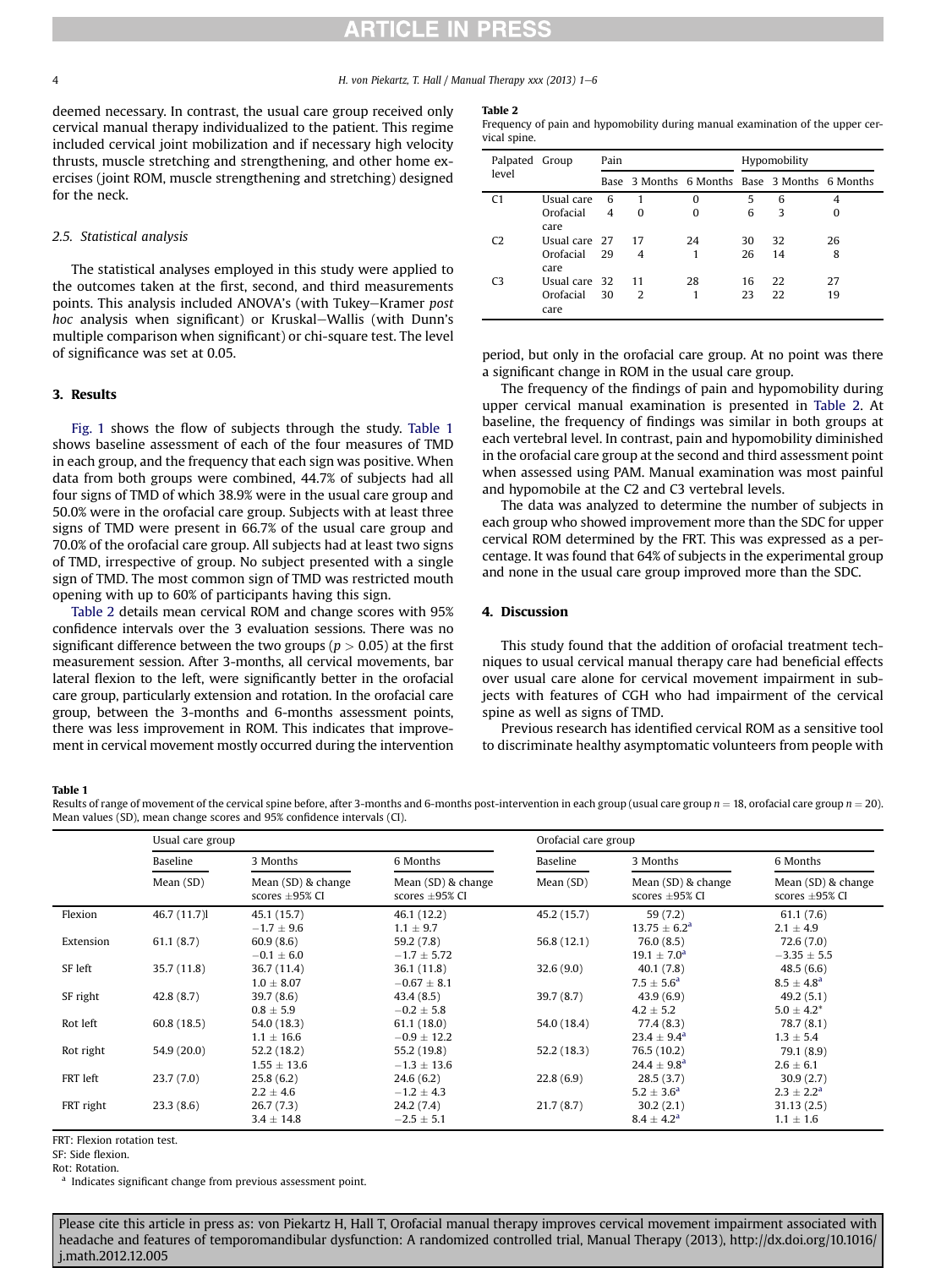H. von Piekartz, T. Hall / Manual Therapy xxx (2013) 1e6 5

<span id="page-4-0"></span>CGH [\(Treleaven et al., 1994;](#page-5-0) [Sandmark and Nisell, 1995;](#page-5-0) [Zwart,](#page-5-0) [1997;](#page-5-0) [Hall and Robinson, 2004](#page-5-0); [Zito et al., 2006;](#page-5-0) [Jull et al., 2007\)](#page-5-0). [Vavrek et al. \(2010\)](#page-5-0) identified that CGH and disability were strongly associated with baseline evaluation of active cervical ROM prior to an intervention study. Subjects in the present study clearly had limitation of cervical ROM (including the FRT) at baseline measures. Furthermore, cervical ROM in nearly all planes, improved from baseline evaluation to the 3 month assessment point in participants receiving orofacial treatment. However, this was not the case in participants receiving usual care directed to the cervical spine. These findings taken together with our previous report [\(von](#page-5-0) [Piekartz and Ludtke, 2011\)](#page-5-0), may appear at odds with other published investigations of cervical manual therapy for CGH [\(Jull et al.,](#page-5-0) [2002;](#page-5-0) [Hall et al., 2007](#page-5-0)). However, one explanation for this discrepancy may be that the origin of the headache in the study patients was in fact not the cervical spine, but was in fact the TMD and therefore not a true CGH. This was despite the fact that all subjects fulfilled some aspects of the IHS diagnostic criteria for CGH. The final criteria for confirmation of CGH according to the IHS, is resolution of the headache within 3-months after successful treatment. This clearly did not occur in the usual care group. In contrast, headache resolved with orofacial and cervical spine treatment. This provides further evidence that the source of pain was not the cervical spine and was indeed TMD.

Pain arising from TMD may lead to sensitization of the trigeminocervical nucleus [\(Goncalves et al., 2011](#page-5-0)), which may consequently lead to the cervical impairments found in the study patients. Diagnostic criteria for TMD have been published ([Dworkin](#page-5-0) [and LeResche, 1992](#page-5-0)), which have been shown to be valid ([Schmitter](#page-5-0) [et al., 2008](#page-5-0)) and reliable ([John et al., 2005](#page-5-0)). All subjects in this study had at least 2 signs of the previously published diagnostic criteria for TMD [\(Dworkin and LeResche, 1992](#page-5-0)), with up to 70% of subjects in the orofacial care group having 3 signs of TMD. Hence the headache diagnosis in these subjects was likely incorrect, and TMD was the cause of headache. It is unclear how many signs of TMD are required to confirm TMD as the cause of headache. However, it would appear that there might be a sub-group of patients presenting with headache who have features of CGH as well as features of TMD {[Goncalves, 2012](#page-5-0) #3620}. However, because of the complex interaction between the cervical spine and TMD (de Wijer et al., 1996; [Nicolakis et al., 2000](#page-5-0); [Olivo et al., 2006](#page-5-0)) it may be impossible to identify a single pain source, particularly in patients with features of CGH and TMD. As evidenced by this study and our previous report ([von Piekartz and Ludtke, 2011](#page-5-0)), failure to include orofacial care for TMD in patients unresponsive to cervical manual therapy, may lead to treatment failure. Further studies are required to clarify this.

In addition to ROM in the cardinal planes, we found significant improvement in upper cervical ROM identified by the FRT, in subjects receiving additional orofacial treatment but not for those in the usual care group receiving cervical manual therapy. Range improved more than previous reports for the SDC for the FRT [\(Hall](#page-5-0) [et al., 2010b\)](#page-5-0). There is evidence of the validity of the FRT as a marker of C1/2 dysfunction in people suffering from CGH ([Hall and](#page-5-0) [Robinson, 2004;](#page-5-0) [Ogince et al., 2007;](#page-5-0) [Takasaki et al., 2010;](#page-5-0) [Hall](#page-5-0) [et al., 2010a,](#page-5-0) [2010b](#page-5-0)). Mean ranges found in the present study are consistent with previous reports ([Hall and Robinson, 2004;](#page-5-0) [Hall](#page-5-0) [et al., 2010b](#page-5-0), [2010d\)](#page-5-0) in a similar headache population.

The current study findings provide evidence that the FRT has value in assessment and management of people suffering from headache associated with cervical impairment and TMD. This study also provides more evidence that the cervical spine influences the temporomandibular joint and vice versa [\(Eriksson et al., 2000;](#page-5-0) [Olivo et al.,](#page-5-0) [2006\)](#page-5-0), This evidence, together with evidence from our previous report ([von Piekartz and Ludtke, 2011\)](#page-5-0), indicates that combined orofacial and cervical spine manual therapy is effective in managing features of TMD ([Oliver, 2011;](#page-5-0) [von Piekartz and Ludtke, 2011\)](#page-5-0).

In addition to change in cervical ROM, this study found more changes in manual examination findings (pain and hypomobility on PAM) following the intervention in the orofacial care group compared to the usual care group. The spread of manual examination findings possibly indicates a cluster of findings at the C1/2 and C2/3 vertebral levels, which is consistent with previous reports in CGH evaluation ([Zito et al., 2006;](#page-5-0) [Hall et al., 2010c\)](#page-5-0).

It was surprising that manual examination findings did not improve as much in the usual care group compared to the orofacial care group. This was despite that fact that both groups received cervical spine manual therapy. The reason for this is not clear from the present study, and requires further investigation. Again the explanation may be that the cervical manual examination findings were secondary to TMD, and improved following orofacial techniques.

There are potential limitations of the present study. Although a neurologist provided a provisional diagnosis of CGH, the diagnostic criteria for CGH were very weak, hence it is probable that TMD was the primary driver of head pain and the cervical spine was secondarily involved. Alternatively, subjects may also have had other headache forms, which were not amenable to cervical manual therapy. Furthermore, patients receiving treatment for CGH were sourced from physiotherapy practices. Hence patients unresponsive to cervical manual therapy may well have been selected for inclusion in this study. Responsive patients may not have been recruited, as they were already improving and therefore not likely to volunteer. An additional limitation is the difference in level of training of the therapists in each group. However the difference in training was in orofacial care, not in cervical manual therapy. Hence, despite the difference in training, the cervical manual therapy would be very similar across each group.

#### 5. Conclusion

Orofacial treatment in addition to usual manual therapy care focussed on the cervical spine was more effective than usual care alone, in improving cervical movement impairment in people suffering from headache with cervical impairment and signs of TMD. These results, when viewed with previous evidence, suggests that people who suffer from headache who have signs of cervical impairment and TMD should receive additional orofacial treatment. Clinicians should examine for features of TMD as part of their examination of patients with headache, particularly when relevant features of cervical impairment do not respond to cervical manual therapy.

#### References

- Amiri M, Jull G, Bullock-Saxton J, Darnell R, Lander C. Cervical musculoskeletal impairment in frequent intermittent headache. Part 2: subjects with concurrent headache types. Cephalalgia 2007;27(8):891-8.
- Antonaci F, Ghirmai S, Bono G, Sandrini G, Nappi G. Cervicogenic headache: evaluation of the original diagnostic criteria. Cephalalgia 2001;21(5):573-83.
- Bertoli FM, Antoniuk SA, Bruck I, Xavier GR, Rodrigues DC, Losso EM. Evaluation of the signs and symptoms of temporomandibular disorders in children with headaches. Arquivos de neuro-psiquiatria 2007;65(2A):251-5.
- Bevilaqua-Grossi D, Chaves TC, de Oliveira AS. Cervical spine signs and symptoms: perpetuating rather than predisposing factors for temporomandibular disorders in women. Journal of Applied Oral Science 2007;15(4):259-64.
- Classification Committee of the International Headache Society. The international classification of headache disorders. 2nd ed., vol. 24. Cephalalgia; 2004. Suppl.  $1: 9 - 160.$
- de Wijer A, Steenks MH, de Leeuw JR, Bosman F, Helders PJ. Symptoms of the cervical spine in temporomandibular and cervical spine disorders. Journal of Oral Rehabilitation 1996;23(11):742-50.